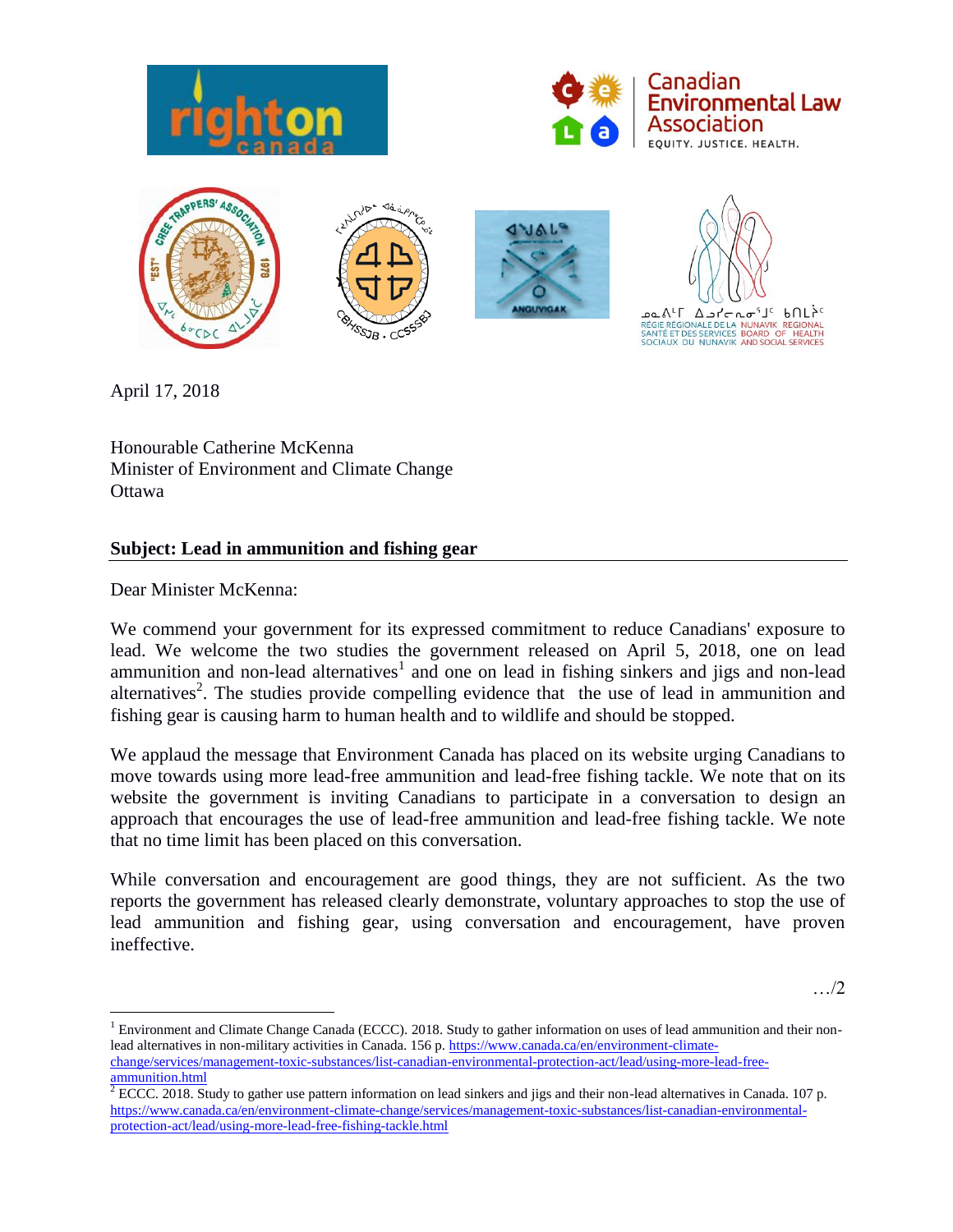$\overline{a}$ 

It is the responsibility of government to show leadership and act, when the evidence clearly demonstrates that action is necessary, as is the case here. We therefore call on the government, in consultation and collaboration with Canadians, to draw up an action plan to eliminate the use of lead in ammunition and fishing tackle.

We wish to bring the following points to your attention:

- The government has taken action in the past to protect Canadians from lead exposure by regulating the use of lead in gasoline, paint, and other consumer products.
- While Environment Canada banned the use of lead shot for hunting most migratory game bird species in 1999, lead shot and ammunition and lead fishing gear continue to be allowed for fishing and hunting activities that do not involve migratory game bird species.
- Scientific studies show that the continued use of lead-based ammunition and fishing gear poses significant health risks to humans and wildlife.<sup>3</sup>
- The World Health Organization (WHO) notes that lead poisoning has devastatingly harmful effects on children, affecting the development of the brain and nervous system. The WHO has concluded that there is "no known level of lead exposure that is considered safe."
- In addition, the WHO notes that the neurological and behavioural effects of lead are believed to be irreversible.<sup>4</sup>
- Research shows that lead causes harm at far lower levels of exposure than was previously recognized.<sup>5</sup> Even the lowest levels of lead exposure can injure the developing brains of infants and young children.
- The United States Centers for Disease Control and Prevention (CDC) state that there is no level of lead exposure in children known to be without adverse effects.<sup>6</sup>
- Health Canada itself admits that its Guidelines on blood lead levels requiring intervention are grossly inadequate and fail to take into account the latest scientific evidence of lead's toxicity. Health Canada states:

…/3

3 Pain D.J., Cromie R.L., Newth J., Brown M.J., Crutcher E., Hardman P., Hurst L., Mateo R., Meharg A.A., Moran A.C., Raab A., Taggart M.A., Green R.E. 2010. Potential hazard to human health from exposure to fragments of lead bullets and shot in the tissues of game animals. PLoS ONE, 5 (4): 1-17[. https://www.ncbi.nlm.nih.gov/pmc/articles/PMC2859935/](https://www.ncbi.nlm.nih.gov/pmc/articles/PMC2859935/) / Bellinger D.C., Burger J., Cade T.J. et al. Health Risks from Lead-Based Ammunition in the Environment. *Environmental Health Perspectives*, 2013[. http://dx.doi.org/10.1289/ehp.1306945. /](http://dx.doi.org/10.1289/ehp.1306945.%20/) Arnemo, J.M., Andersen O., Stokke S. et al. Health and Environmental Risks from Lead-based Ammunition: Science Versus Socio-Politics. Ecohealth, 2016; 13(4): 618–622.

[https://link.springer.com/article/10.1007%2Fs10393-016-1177-x.](https://link.springer.com/article/10.1007%2Fs10393-016-1177-x) / Haig S.M., D'Elia J., Eagles-Smith C., Fair J.M., Gervais J., Herring G., Rivers J.W., Schulz J. H. 2014. The persistent problem of lead poisoning in birds from ammunition and fishing tackle: Review. Cooper Ornithological Society, 116: 408-428[. https://pubs.er.usgs.gov/publication/70116361](https://pubs.er.usgs.gov/publication/70116361)

<sup>4</sup> WHO, 2017. *Lead Poisoning and Health*[, http://www.who.int/mediacentre/factsheets/fs379/en/.](http://www.who.int/mediacentre/factsheets/fs379/en/) <sup>5</sup> Lanphear B. *Still Treating Lead Poisoning After All These Years.* Pediatrics. 2017;140(2): e20171400. DOI:

[https://doi.org/10.1542/peds.2017-1400.](https://doi.org/10.1542/peds.2017-1400) Lanphear B., Rauch S., Auinger P., Allen R.W., Hornung R. *Low-level lead exposure and mortality in US adults: a population-based cohort study. Lancet Public Health*, 2018.<http://dx.doi.org/10.1016/> S2468- 2667(18)30025-2.

<sup>6</sup> CDC Response to Advisory Committee on Childhood Lead Poisoning Prevention Recommendations in Low Level Lead Exposure Harms Children: A Renewed Call of Primary Prevention. 2012.

[http://www.cdc.gov/nceh/lead/ACCLPP/CDC\\_Response\\_Lead\\_Exposure\\_Recs.pdf.](http://www.cdc.gov/nceh/lead/ACCLPP/CDC_Response_Lead_Exposure_Recs.pdf)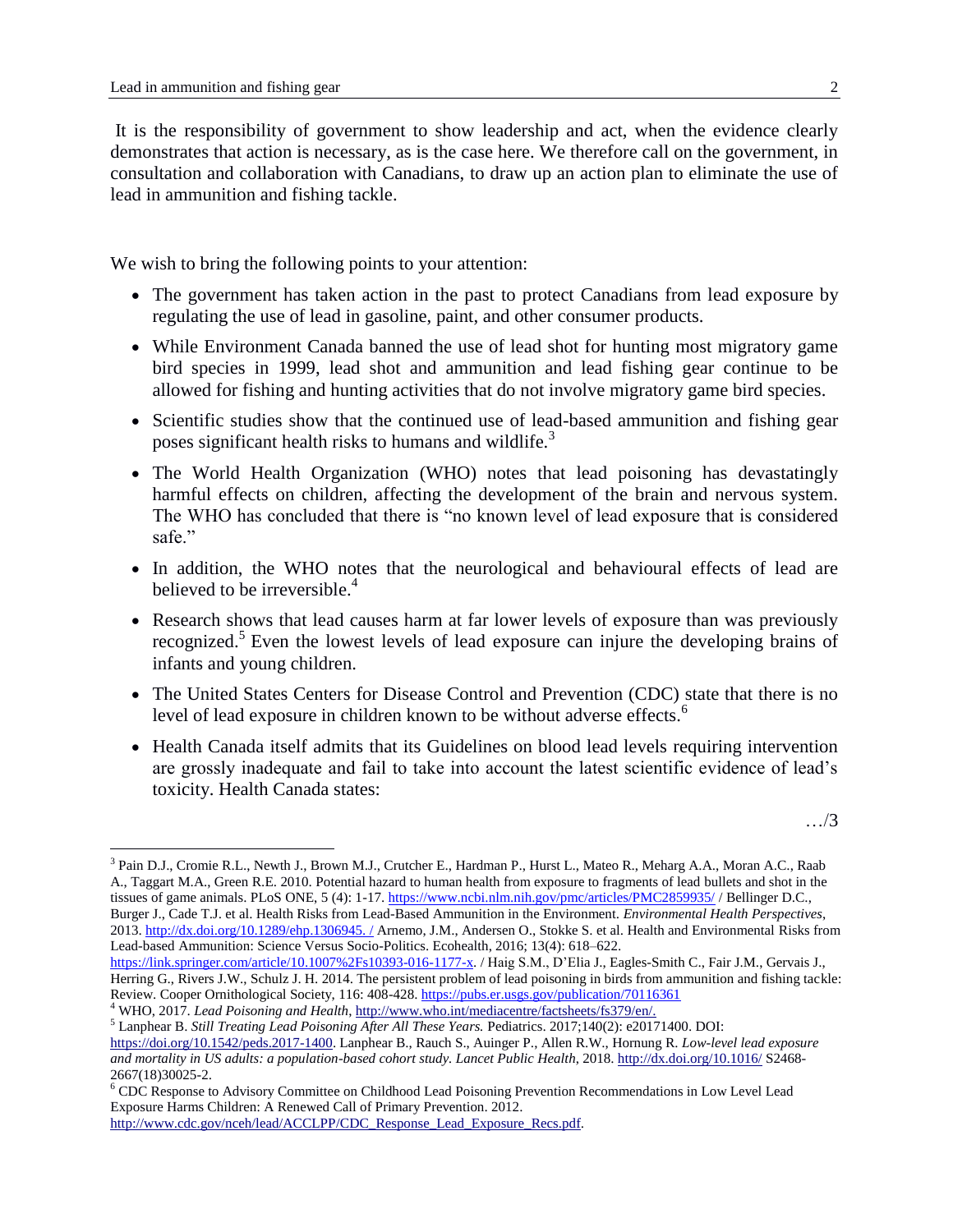$\overline{a}$ 

"Studies clearly document adverse health effects – including neurodevelopmental, neurodegenerative, cardiovascular, renal and reproductive effects – at blood lead levels below 10 micrograms per deciliter (10 µg/dL), the current Canadian blood intervention level. There is sufficient evidence that blood lead levels below 5 µg/dL are associated with adverse health effects."<sup>7</sup>

- Indigenous communities that depend on hunting and fishing for their food supply are at particular risk of lead poisoning from the use of lead ammunition and fishing gear. $8$
- Your government has expressed deep commitment to taking immediate, concrete action to protect the health of Indigenous communities, particularly the health of children in these communities.
- The Cree Board of Health & Social Services of James Bay (CBHSSJB) has expressed concern that the use of lead-based ammunition can result in toxic effects, especially for pregnant women and young children, such as learning and behaviour problems among school children, even at levels below Health Canada's guideline level. It therefore passed a resolution on March 31, 2017 to develop a strategy for eliminating the use of lead ammunition.<sup>9</sup>
- Recognizing the nutritional and cultural value of hunting and fishing for Indigenous communities, the CBHSSJB advises its communities to continue eating locally harvested game animals and birds; however, in fulfillment of its mandate to protect, maintain, and enhance the health and the well-being of the population, the CBHSSB is calling for action to protect the population from lead poisoning caused by use of lead ammunition.<sup>9</sup>
- The Nunavik Regional Board of Health and Social Services (NRBHSS) and the Nunavik Hunting, Fishing and Trapping Association (NHFTA) encourage Nunavimmiut to eat country foods as they are an excellent source of many essential nutrients, such as proteins, omega-3 fatty acids and iron. Hunting is part of a healthy and active lifestyle and plays a central role in the well-being and cultural identity of the Inuit communities. However, the use of lead-based ammunition may be harmful to their health, especially for developing babies and young children. Results from the Nunavik Child Development Study (NCDS) observed adverse effects of prenatal and childhood exposures to lead.<sup>10</sup> Nonetheless, lead ammunition is currently available and used in most Nunavik communities. The Qanuippitaa health survey conducted in Nunavik in 2004 revealed that close to 10% of

<sup>8</sup> Tsuji L.J.S. & Nieboer E. *Allowing First Nation Children to Reach Their Full Cognitive Potential: Questioning the Use of Lead Shotshell for the Harvesting of All Game. The Canadian Journal of Native Studies* XIX, 1(1999):37-50.

[http://www3.brandonu.ca/cjns/19.1/cjnsv19no1\\_pg37-50.pdf](http://www3.brandonu.ca/cjns/19.1/cjnsv19no1_pg37-50.pdf%20/) / Juric A.K., Batal M., David W., Sharp D., Schwartz H., Ing A., Fediuk K., Black A., Tikhonov C., Chan H.M., Chan L. 2017. Risk assessment of dietary lead exposure among First Nations people living on-reserve in Ontario, Canada using a total diet study and a probabilistic approach. Journal of hazardous material, 344: 55-63. [http://www.fnfnes.ca/docs/Amanda\\_Lead\\_2017.pdf](http://www.fnfnes.ca/docs/Amanda_Lead_2017.pdf)

<sup>7</sup> Health Canada, *Risk Management Strategy for Lead*, February 2013[, http://www.hc-sc.gc.ca/ewh](http://www.hc-sc.gc.ca/ewh-semt/alt_formats/pdf/pubs/contaminants/dhhssrl-rpecscepsh/dhhssrl-rpecscepsh-eng.pdf)[semt/alt\\_formats/pdf/pubs/contaminants/dhhssrl-rpecscepsh/dhhssrl-rpecscepsh-eng.pdf.](http://www.hc-sc.gc.ca/ewh-semt/alt_formats/pdf/pubs/contaminants/dhhssrl-rpecscepsh/dhhssrl-rpecscepsh-eng.pdf)

<sup>9</sup> Motion adopted by Board of Directors of the Cree Board of Health and Social Services of James Bay. *Mandate for the Public Health Department to work with other Cree entities to develop a strategy for eliminating the use of lead ammunition in Eeyou/Eenou Istchee.* March 31, 2017.

<sup>&</sup>lt;sup>10</sup> Weihe P., Bonefeld-Jorgensen E., Debes F., Halling J., Skaalum Petersen M., Muckle G., Dudarev A. 2015. Health effects associated with measured levels of contaminants in the Arctic. In Arctic Monitoring and Assessment Programme (AMAP): Human Health in the Arctic (pp.77-98). Oslo, Norway.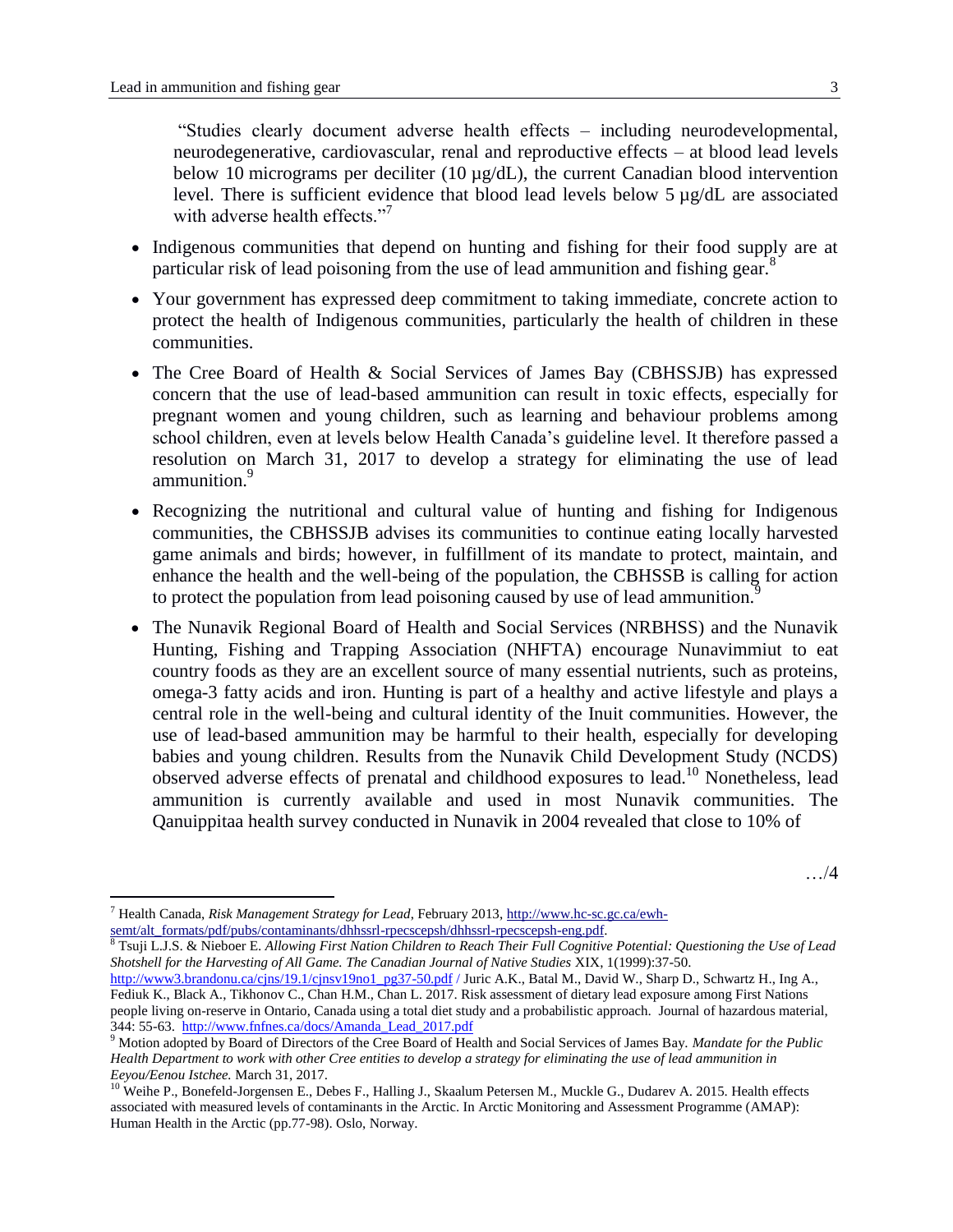$\overline{a}$ 

individuals and 2% of women of childbearing age had blood lead levels exceeding 10 µg/dL.<sup>11</sup> Exposure among pregnant women remains high compared to the Canadian population.  $12,13$ 

- The NRBHSS and the NHFTA<sup>14</sup> fully support the introduction of an action plan to phase out the use of lead-based ammunition and the promotion of non-toxic alternatives. This action plan should involve the close collaboration of Inuit health and hunters organizations to ensure a smooth transition.
- A statement released by scientists, doctors and public-health experts in the United States in 2013 and a similar statement released by European scientists in 2014 note that lead hunting ammunition poses a serious danger to people and wildlife and should be phased out. $15$
- Research has determined that ingestion of small lead fishing sinkers and jigs is a major cause of death in breeding common loons in eastern Canada and the United States.<sup>16,17</sup>
- The US Center for Biological Diversity, the American Bird Conservancy, the Association of Avian Veterinarians and other experts have documented extensive harm to birds from the use of lead ammunition and fishing gear and called for an end to their use.<sup>18</sup>
- Non-lead ammunition and non-lead fishing jigs and lures are already available for most purposes, are effective and cost only slightly more.<sup>19</sup>

…/5

<sup>16</sup> Environment Canada. Wildlife and landscape science research topics: metals toxicology.

<sup>&</sup>lt;sup>11</sup> Dewailly É., Ayotte P., Pereg D., Déry S., Dallaire R., Fontaine J. and Côté S. 2007. Qanuippitaa? How are we? Exposure to environmental contaminants in nunavik: Metals. Quebec, Canada: Institut national de santé publique du Québec and Nunavik Regional Board of Health and Social Services. [https://www.inspq.qc.ca/pdf/publications/661\\_esi\\_contaminants.pdf.](https://www.inspq.qc.ca/pdf/publications/661_esi_contaminants.pdf)

 $12$  Lemire M., Ayotte P., Furgal C., Pirkle C. et al. (In press). Exposure to food chain contaminants in Nunavik: evaluating spatial and time trends among pregnant women and implementing effective health communication for healthy pregnancies and children (Year 1 of 3). In Synopsis of Research Conducted under the 2016–2017 Northern Contaminants Program, Indigenous and Northern Affairs Canada, Ottawa, Canada.

<sup>&</sup>lt;sup>13</sup> Haines D.A., Saravanabhavan G., Werry K., Khoury C. 2017. An overview of human biomonitoring of environmental chemicals in the Canadian Health Measures Survey: 2007-2019. International Journal of Hygiene and Environmental Health, 220: 13-28[. https://www.sciencedirect.com/science/article/pii/S1438463916300888.](https://www.sciencedirect.com/science/article/pii/S1438463916300888)

<sup>&</sup>lt;sup>14</sup> Resolution No. 2016-11-17-02 adopted during the Nunavimmi Umajulirijiit Katujiqatingininga (NHFTA/RNUK) Annual General Meeting, Salluit, Nunavik, Lead-based ammunition. November 14-17, 2016.

<sup>&</sup>lt;sup>15</sup> Health Risks from Lead-Based Ammunition in the Environment – A Consensus Statement of Scientists. 2013 [http://escholarship.org/uc/item/6dq3h64x.](http://escholarship.org/uc/item/6dq3h64x) Wildlife and Human Health Risks from Lead-Based Ammunition in Europe: A Consensus Statement by Scientists. 201[4 http://www.zoo.cam.ac.uk/leadammuntionstatement/.](http://www.zoo.cam.ac.uk/leadammuntionstatement/)

[https://www.canada.ca/en/environment-climate-change/services/wildlife-research-landscape-science/research-topics/metals](https://www.canada.ca/en/environment-climate-change/services/wildlife-research-landscape-science/research-topics/metals-toxicology.html)[toxicology.html.](https://www.canada.ca/en/environment-climate-change/services/wildlife-research-landscape-science/research-topics/metals-toxicology.html)

<sup>&</sup>lt;sup>17</sup> Wilush M. *Hunters and anglers should stop using lead products, vet says.* CBC, May 10, 2016,

[http://www.cbc.ca/news/canada/nova-scotia/hunters-anglers-switch-from-lead-to-copper-1.3575131.](http://www.cbc.ca/news/canada/nova-scotia/hunters-anglers-switch-from-lead-to-copper-1.3575131) *Fishing tackle kills a shocking number of loons.* CBC, October 21, 2017. [http://www.cbc.ca/radio/quirks/october-21-2017-1.4363723/fishing-tackle](http://www.cbc.ca/radio/quirks/october-21-2017-1.4363723/fishing-tackle-kills-a-shocking-number-of-loons-1.4363730)[kills-a-shocking-number-of-loons-1.4363730.](http://www.cbc.ca/radio/quirks/october-21-2017-1.4363723/fishing-tackle-kills-a-shocking-number-of-loons-1.4363730) Chiu, E. CBC News, Dec 29, 2016. *Hunters urged to switch to copper ammo after bald eagle dies of lead poisoning.* [http://www.cbc.ca/news/canada/nova-scotia/hunters-copper-ammo-cape-breaton-eagle-lead](http://www.cbc.ca/news/canada/nova-scotia/hunters-copper-ammo-cape-breaton-eagle-lead-poisoning-1.3914901)[poisoning-1.3914901.](http://www.cbc.ca/news/canada/nova-scotia/hunters-copper-ammo-cape-breaton-eagle-lead-poisoning-1.3914901)

<sup>&</sup>lt;sup>18</sup> US Center for Biological Diversity, the American Bird Conservancy, the Association of Avian Veterinarians et al. Petition to the Environmental Protection Agency to Ban Lead Shot, Bullets, And Fishing Sinkers under the Toxic Substances Control Act. August 3, 2010[. http://www.biologicaldiversity.org/campaigns/get\\_the\\_lead\\_out/pdfs/Final\\_TSCA\\_lead\\_ban\\_petition\\_8-3-](http://www.biologicaldiversity.org/campaigns/get_the_lead_out/pdfs/Final_TSCA_lead_ban_petition_8-3-10.pdf) [10.pdf.](http://www.biologicaldiversity.org/campaigns/get_the_lead_out/pdfs/Final_TSCA_lead_ban_petition_8-3-10.pdf)

<sup>&</sup>lt;sup>19</sup> Thomas V.G. 2013. *Lead-free hunting rifle ammunition: product availability, price, effectiveness, and role in global wildlife conservation*. Ambio[. https://link.springer.com/article/10.1007/s13280-012-0361-7.](https://link.springer.com/article/10.1007/s13280-012-0361-7)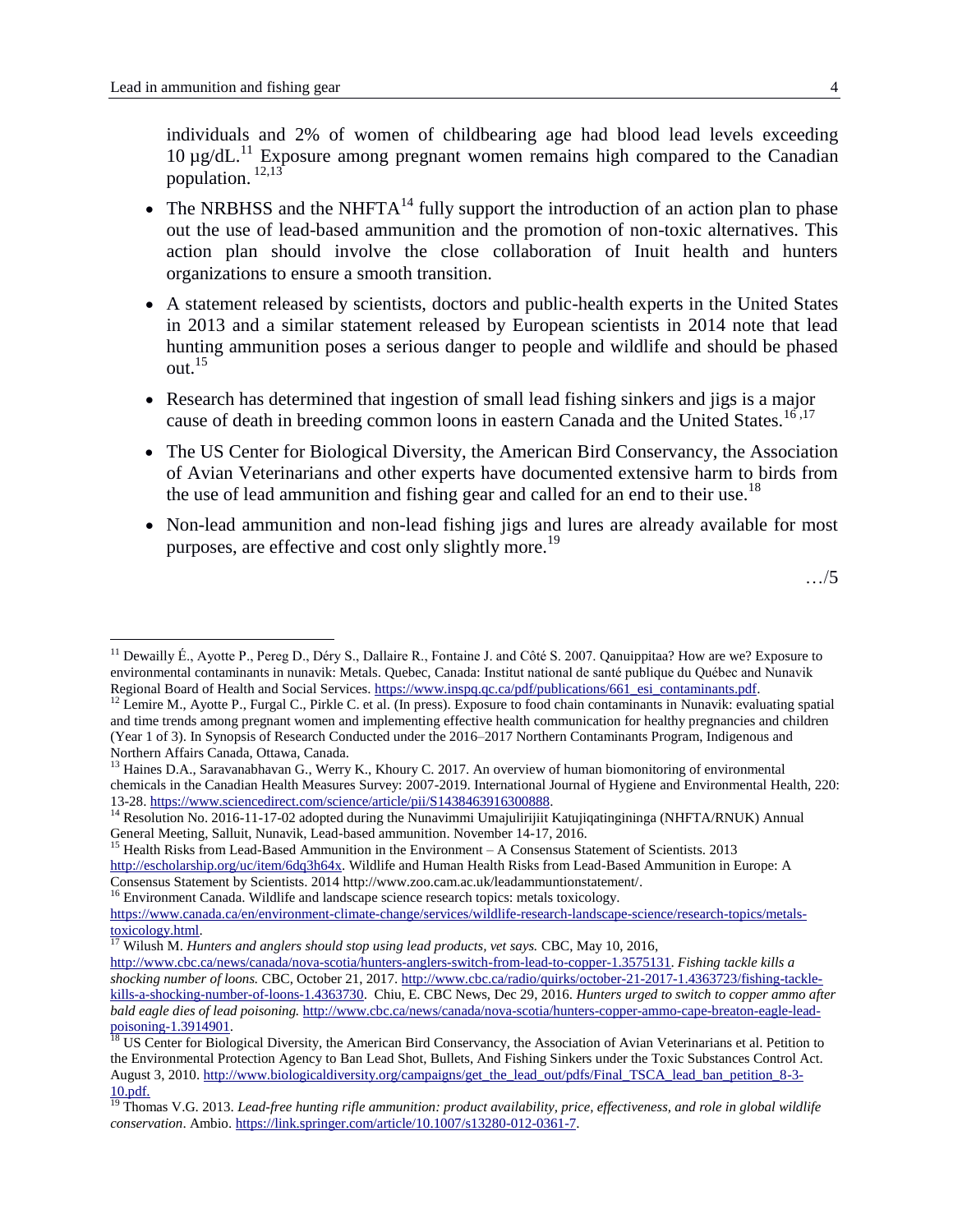- In 2004, Canada's Minister of the Environment announced the government's intention to prohibit the import, manufacture and sale of lead fishing weights in Canada.<sup>20</sup> It is time to implement this commitment.
- The state of California is phasing in a ban on lead ammunition by  $2019^{21}$  and many EU countries and U.S. states have restrictions on the use of lead ammunition and lead in fishing gear.
- Denmark has moved to ban lead ammunition.<sup>21</sup>

#### **The true costs**

 $\overline{a}$ 

We recognize that ending the use of lead ammunition and fishing gear would require change on the part of hunting and fishing communities and companies selling these products. We recognize that, understandably, there is frequently resistance to change. It is said that lead products cost less. However, it must be noted that the price of lead ammunition and fishing gear does not reflect the true cost, as the cost of the serious health and environmental harms caused by these products is transferred to taxpayers and future generations.

If the true cost of lead ammunition and fishing gear was charged, they would cost more than their non-lead alternatives. In addition, if the use of non-lead ammunition and fishing gear was required, their use would increase and their cost would diminish.

#### **We are therefore calling on you to show leadership and to:**

- 1) Respect the clear scientific evidence that there is no safe level of exposure to lead.
- 2) Change Health Canada's outdated, dangerously inadequate Guidelines for determining whether Canadians – and, in particular, young children – have harmful levels of lead in their blood.
- 3) Respect the scientific evidence that the use of lead ammunition and fishing gear is causing serious harm to the health of hunting and fishing communities and to wildlife.
- 4) Recognize that aboriginal communities, particularly children, are especially at risk because of reliance on hunting and fishing for sustenance.
- 5) Support the call of the Cree Board of Health and Social Services of James Bay, the Cree Trappers Association, the Nunavik Regional Board of Health and Social Services and the Nunavik Hunting, Fishing and Trapping Association to take action to eliminate the use of lead shot and ammunition.

…/6

<sup>20</sup> Environment Canada, 2005, *Fishing Lead Free: A regulatory Proposal.* [https://www.pca.state.mn.us/sites/default/files/leadfree](https://www.pca.state.mn.us/sites/default/files/leadfree-canada2005.pdf)[canada2005.pdf](https://www.pca.state.mn.us/sites/default/files/leadfree-canada2005.pdf)

<sup>&</sup>lt;sup>21</sup> Kanstrup N., Thomas V.G., Krone O., Gremse C. 2016. The transition to non-lead rifle ammunition in Denmark: National obligations and policy considerations. Ambio, 45: 621-628. [https://www.ncbi.nlm.nih.gov/pmc/articles/PMC4980320/.](https://www.ncbi.nlm.nih.gov/pmc/articles/PMC4980320/)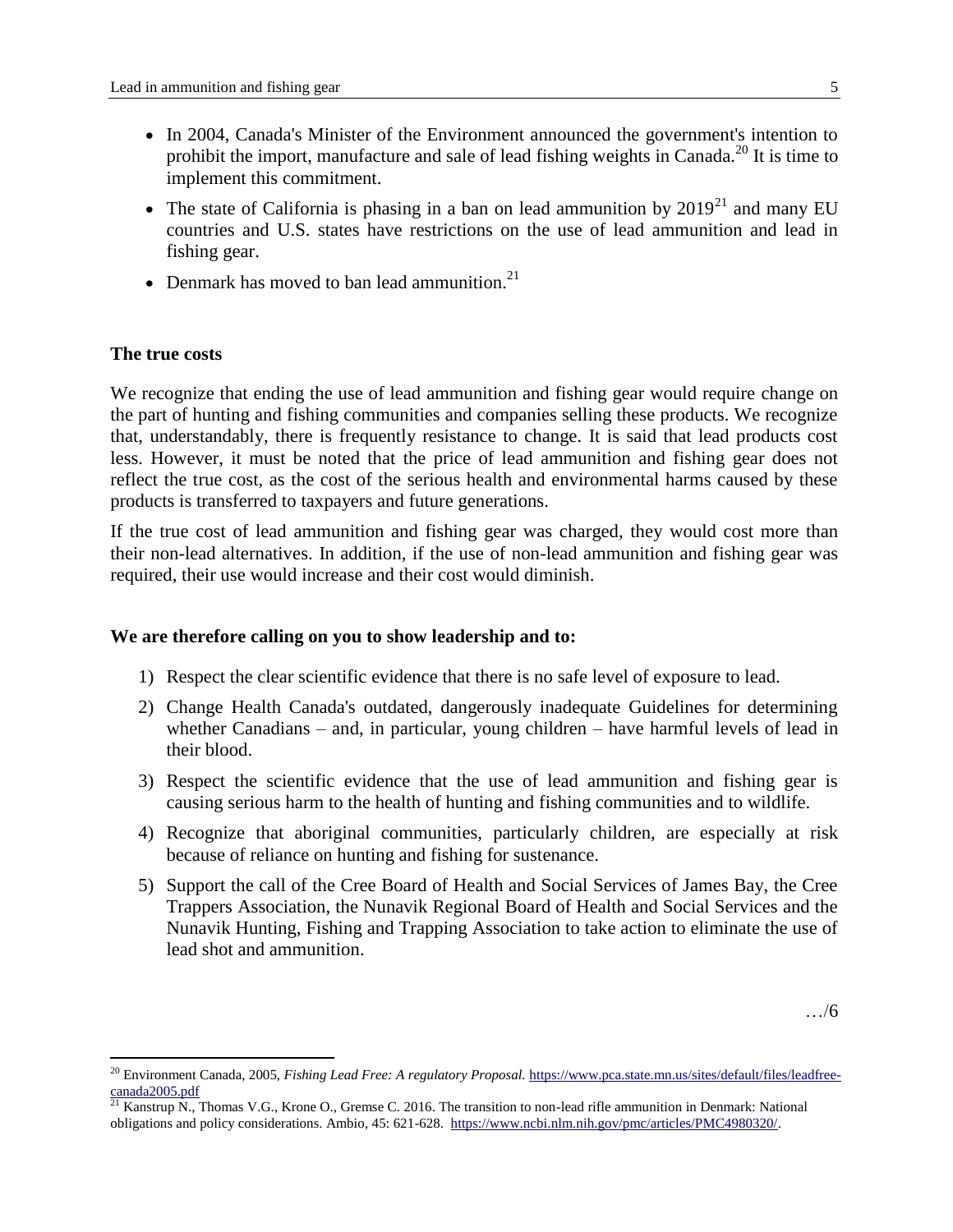- 6) Introduce an action plan to phase out the use of lead in ammunition and fishing gear, working in collaboration with Indigenous communities, the provinces, non-governmental organisations and commercial interests.
- 7) Set up a fund for the specific purpose of assisting aboriginal communities to make the transition to non-lead ammunition and fishing gear.

### **Conclusion**

We commend your government for its expressed commitment to respect scientific evidence, to make a priority of protecting the health of Indigenous communities, particularly children, and to be responsible stewards of the environment and wildlife.

We call on you to demonstrate that this commitment is genuine by putting into action the above recommendations without delay.

We await your response with hope.

Respectfully,

Kathleen RM

Kathleen Ruff **Director** RightOnCanada

Fred Tomatuk

President Cree Trappers Association

Theresa McClenaghan Executive Director and Counsel Canadian Environmental Law Association

Paul Linton Assistant Executive Director Chishaayiyuu (Public Health) Cree Board of Health & Social Services of James Bay (CBGSSJB)

James May

President Anguvigaq Regional Nunavimmi Umajulirijiit Katujiqaqtiginninga (RNUK)/Nunavik Hunting, Fishing and Trapping Association (NHFTA)

 $562$ 

Lucy Carrier-Tukkiapik Chairperson Nunavik Regional Board of Health and Social Services (NRBHSS)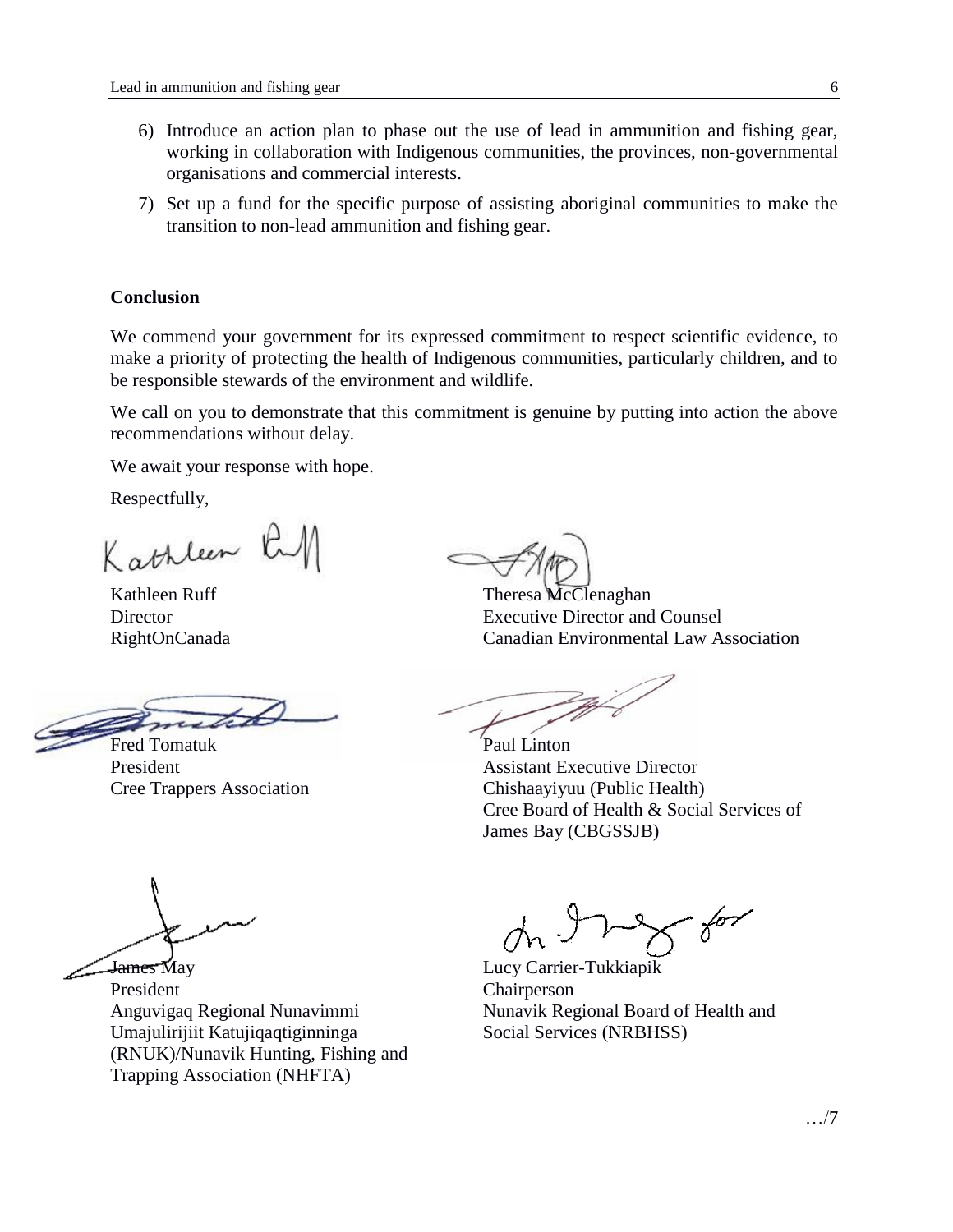## **ON BEHALF OF:**

## **THE FOLLOWING ORGANISATIONS**

**Kativik Regional Government,** Nunavik, Quebec, Canada. Jennifer Munick, Chairperson, Board of directors.

**Nunavik Research Centre, Makivik Corporation**, Nunavik, Quebec, Canada. Dr. Ellen Avard, Director.

**Nunavik Nutrition and Health Committee**, Nunavik, Quebec, Canada. Dr. Françoise Bouchard, MD, MPH, FRCPC, Director of Public Health, Nunavik Regional Board of Health and Social Services.

**David Suzuki Foundation.** Bill Wareham, Science Projects Manager of BC and Western Region.

**Environmental Defence Canada.** Tim Gray, Executive Director.

**National Wildlife Centre**, Canada. Dr. Sherri Cox. President and Wildlife Veterinarian.

**Canadian Association of Physicians for the Environment (CAPE**). Kim Perrotta, MHSc, Executive Director.

**Canadian Veterinary Medical Association.** Shane Renwick, DVM, Msc, Manager, National Issues & Animal Welfare.

**Prevent Cancer Now**, Canada. Meg Sears, PhD, Chair.

**Friends of the Earth Canada.** Beatrice Olivastri, Chief Executive Officer.

**Learning Disabilities Association of Canada.** Barbara McElgunn, RN, Health Policy Advisor.

**Cobequid Wildlife Rehabilitation Centre,** Brookfield, Nova Scotia. Helene Van Doninck, DVM, founder, wildlife veterinarian and Executive Director.

**Nova Scotia Bird Society,** Canada. David Currie, President.

**Ontario Turtle Conservation Centre,** Selwyn, Ontario, Canada. Dr. Sue Carstairs.

**Port Morien Wildlife Association**, Nova Scotia, Canada. Jeff McNeil, Director.

**Green Communities Canada.** Clifford Maynes, Executive Director.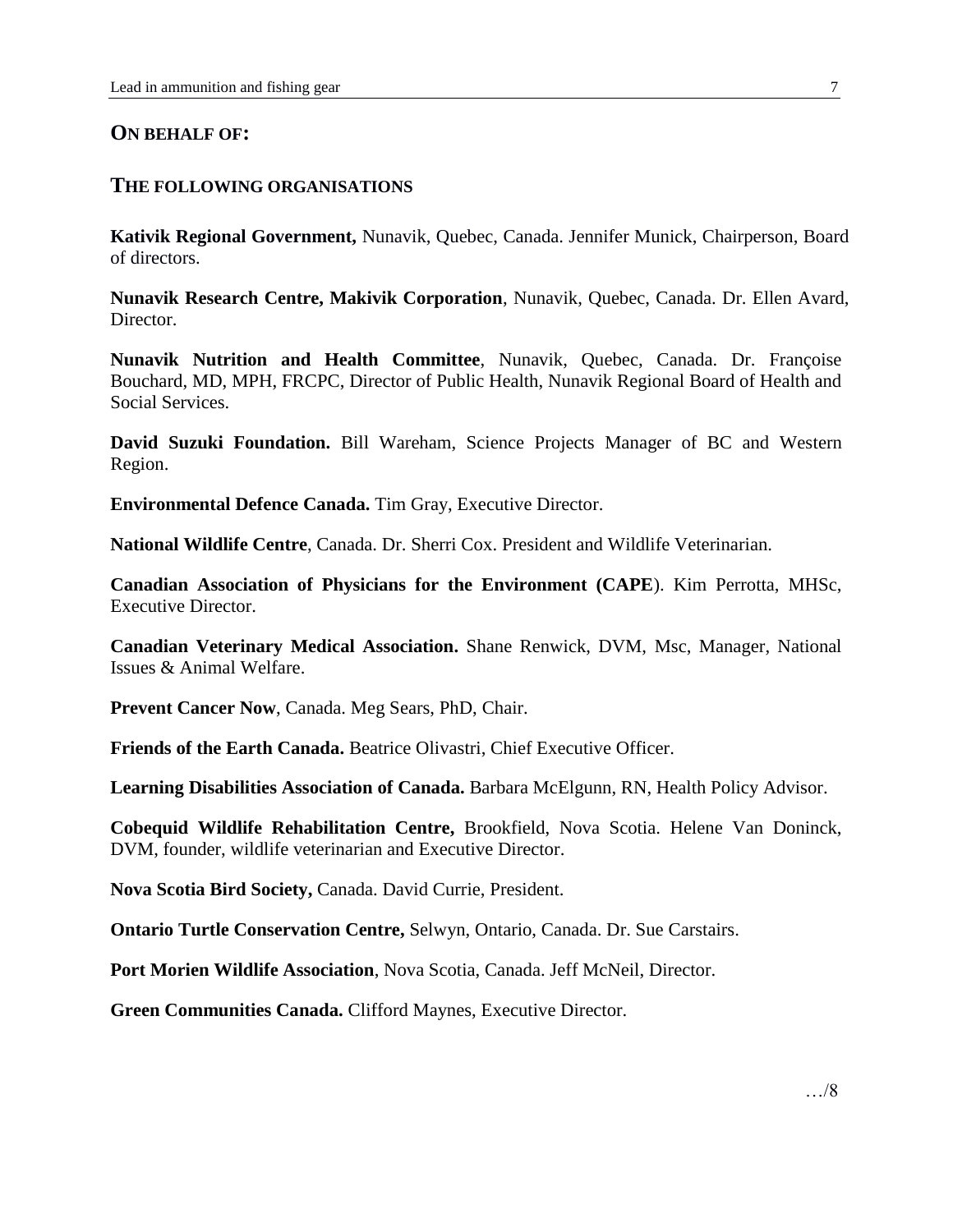**Sandy Pines Wildlife Centre**, South Eastern Ontario, Canada. Sue Meech, Director.

**The Trumpeter Swan Society** (Canada and the USA). Carey Smith, President.

**Halifax Wildlife Association**, Nova Scotia. T. Devon Buell, President.

**Canadian Canoe Foundation**. Patrick Henry, Chair.

**Somenos Marsh Wildlife Society**, Vancouver Island, BC. Paul Fletcher, President.

**Center for Biological Diversity**, USA. Jeff Miller, Conservation advocate.

**Natural Resources Defense Council**, USA. Erik Olson, Senior Director, Health & Food.

**Occupational Knowledge International,** USA. Perry Gottesfeld, President.

**The Interfaith Council for the Protection of Animals & Nature**, USA. Lewis Regenstein.

**Environmental Protection Information Center**, Arcata, CA, USA. Thomas Wheeler, Executive Director.

**Lane County Audubon Society**, Oregon, USA. Debbie Schlenoff, PhD, Conservation Chair.

**North County Watch**, Templeton (San Luis Obispo County) California, USA. Susan Harvey, President.

**Klamath Forest Alliance**, Orleans, CA, USA. Kimberly Baker, Executive Director.

**Western Nebraska Resources Council,** USA. Buffalo Bruce, Staff Ecologist.

**Animals Are Sentient Beings Inc.**, USA. Sarah B. Stewart, President.

**Wild Wings Raptor Rehabilitation,** Sisters, Oregon, USA. Gary Landers, President.

**National Center for Healthy Housing**, USA. David E Jacobs, PhD, CIH, Chief scientist.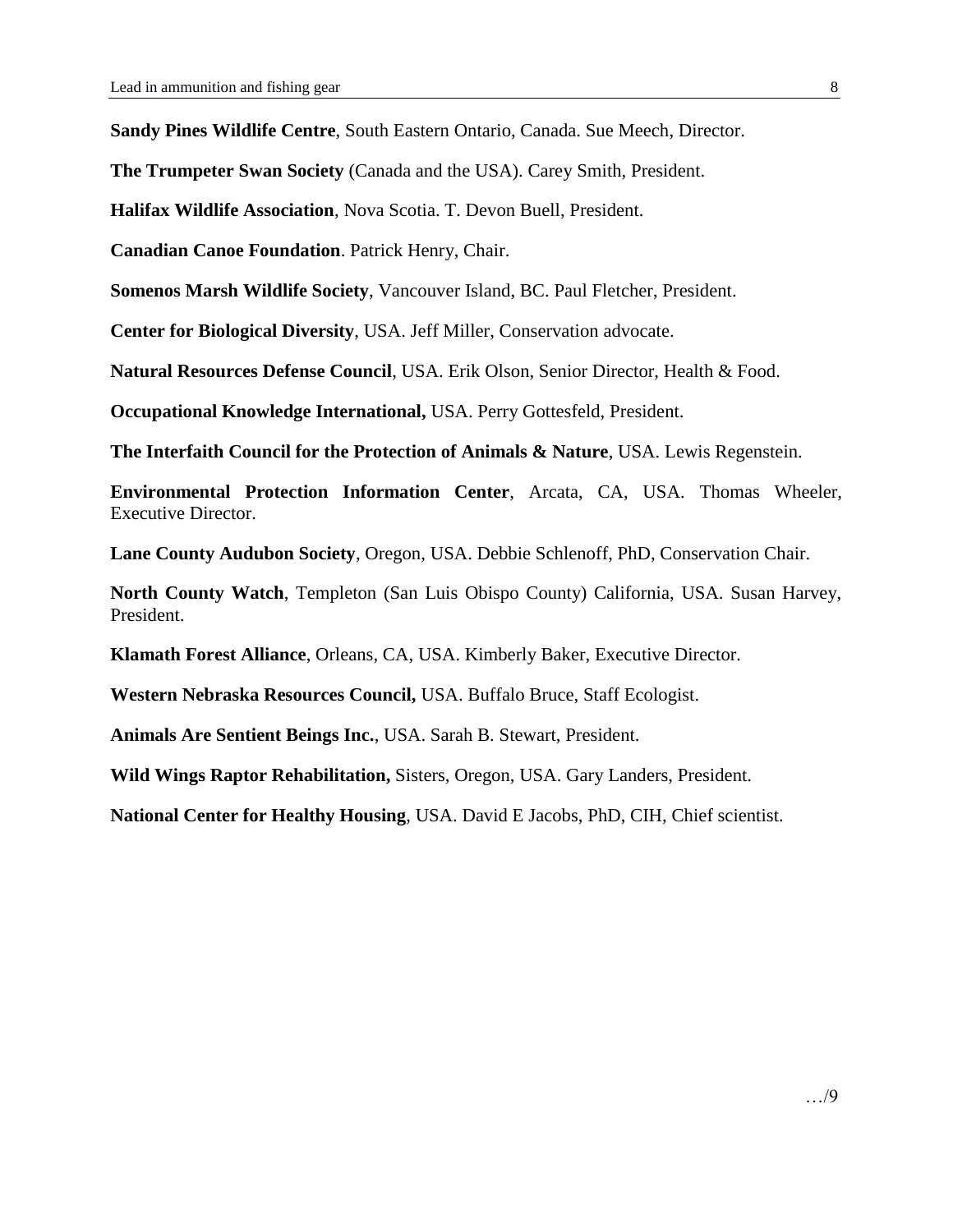# **THE FOLLOWING INDIVIDUAL SCIENTISTS, HEALTH PROFESSIONALS AND ENVIRONMENTALISTS**

**Note**: Titles and affiliations of individual signers are given for identification purposes only.

**Mélanie Lemire**, PhD, Assistant Professor in Environmental Health, Département de médecine sociale et préventive, Université Laval; Titular of the Nasivvik Research Chair in Ecosystem Approaches to Northern Health; Centre de recherche du CHU de Québec – Université Laval; Département de médecine sociale et préventive, Université Laval, Québec, Canada.

**Bruce Lanphear**, MD, MPH, Faculty of Health Sciences, Simon Fraser University, BC, Canada.

**Marie-Jo Ouimet,** MD, MSc, public health physician, Miyupimaatisiwin aa uhchi pimipiyihtaakinuwich utih iiyiyuu aschiihch, Public Health Department of the James Bay Cree Territory, Québec, Canada.

**Anne Andermann**, MD, MPhil, DPhil, CCFP, FRCPC, Medical Specialist – Public Health and Preventive Medicine, First Nations and Inuit Health Branch, Health Canada; Public Health Department, Cree Board of Health and Social Services of James Bay; Family Medicine Centre, St Mary's Hospital, Faculty of Medicine, McGill University, Montréal, Québec, Canada.

**Helene Porada**, Registered Dietitian and Certified Diabetes Educator, Chronic Disease Prevention team, Public health department, Cree Board of Health and Social services of James Bay, Québec, Canada.

**Michael K. H. Kwan**, PhD, Toxicologist, Nunavik Research Centre, Makivik Corporation, Kuujjuaq, Québec, Canada.

**Lucie Guilbault,** inf. MSc, IBCLC, PPRO Breastfeeding, Awash team, Public health department of James Bay Cree territory, Québec, Canada.

**Myriam Fillion**, PhD, Professor of Environmental Health, Département Science et Technologie, Université TÉLUQ, Montréal, Québec, Canada.

**Benoit Lévesque**, MD, MSc, FRCP, Médecin spécialiste en santé publique et médecine préventive, Professeur agrégé de clinique, Département de médecine sociale et préventive, Faculté de médecine, Université Laval, Québec, Canada.

**Donna Mergler**, PhD, Professor Emerita, Université du Québec à Montréal, Québec, Canada.

**Louise Meunier**, Professional Engineer, Professor and Researcher in Chemical and Environmental Engineering, Kingston, Ontario, Canada.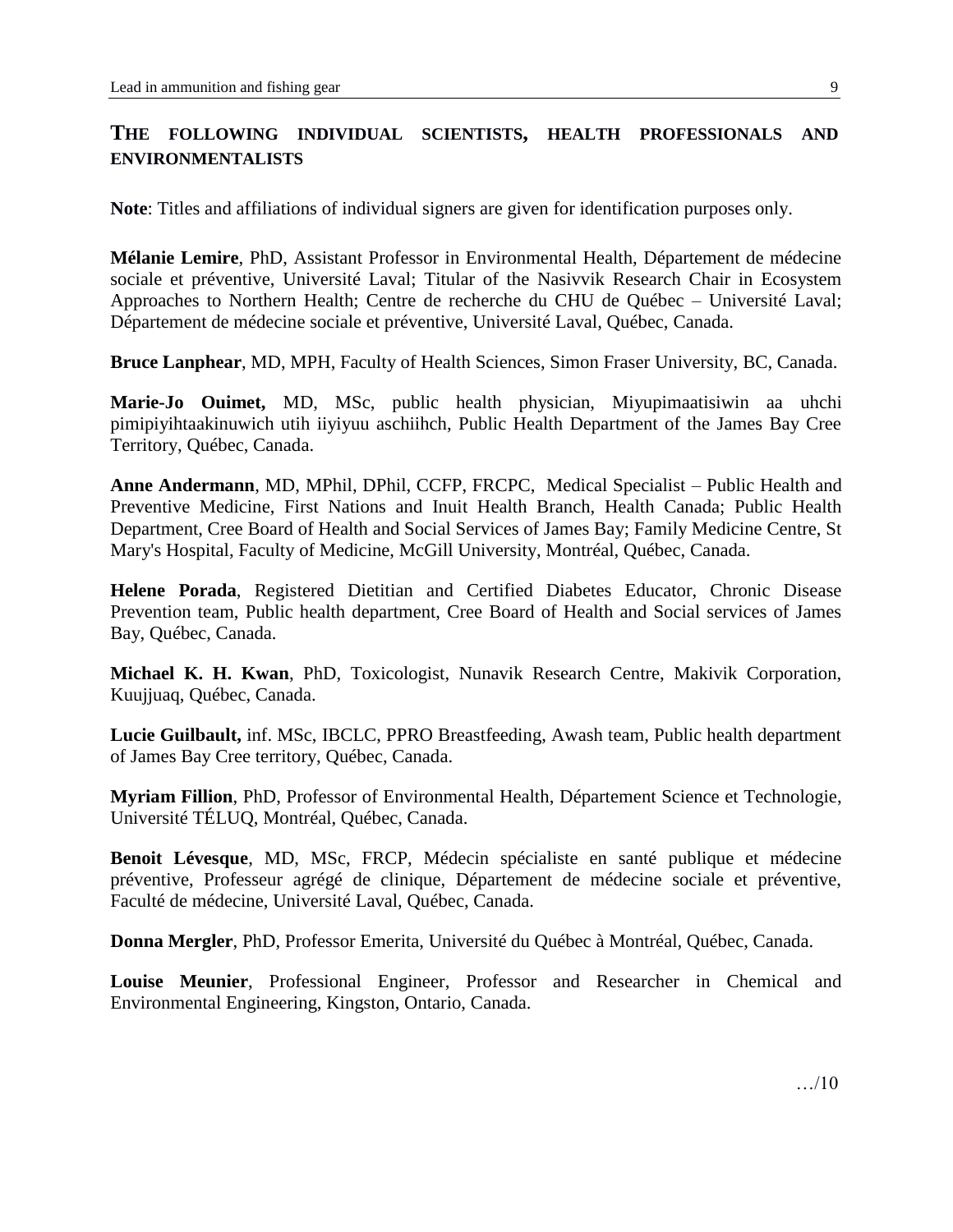**Benoit Gingras**, MD, Msc, Médecin en santé environnementale, Direction de santé publique, Chaudière-Appalaches, Québec, Canada.

**Donald W Spady**, MD, MSc, FRCPC, Adjunct Professor of Paediatrics, University of Alberta, Edmonton. Member: Stakeholders Advisory Council, Chemicals Management Plan, Health Canada, Environment & Climate Change Canada, Chair: dvisory Committee, Children's Environmental Health Clinic, University of Alberta, Edmonton, Canada.

**Colin L. Soskolne**, PhD, Professor emeritus, University of Alberta, Edmonton, Canada; Adjunct Professor, Health Research Institute, University of Canberra, Australia; Fellow: American College of Epidemiology; Fellow: Collegium Ramazzini; 2007-2011: President, Canadian Society for Epidemiology and Biostatistics; 2014-2016: Chair, International Joint Policy Committee of the Societies of Epidemiology (IJPC-SE). Montreal, Canada.

**Paivi Abernethy**, PhD, MRes, Msc, Adjunct Professor, School of Environment, Resources and Sustainability, University of Waterloo, Ontario, Canada

**Martin Haulena**, DVM, MSc, DACZM, Head Veterinarian, Vancouver Aquarium, Vancouver, BC, Canada.

**Miriam Diamond**, Dept of Earth Sciences, University of Toronto, Toronto, Ontario, Canada.

**Robert Alvo**, M.Sc., Conservation Biologist and Author: BABINA, Being a Bird in North America, North of Mexico, [www.babina.ca,](http://www.babina.ca/) Ottawa, Ontario, Canada.

**Gaile Whelan Enns**, Director, Manitoba Wildlands, Manitoba, Canada.

**Marianne Levitsky**, MES, CIH, ROH, FAIHA, Secretary and Founding President, Workplace Health Without Borders, Mississauga, Ontario, Canada

**Leslie Collins**, M.Sc., Biologist and Training Coordinator, Institute for Watershed Science, Trent University, Ontario, Canada

**Fabien Gagnon**, Médecin conseil, Direction de santé publique, Centre intégré de santé et de services sociaux de Laval, Québec, Canada

**Margaret Keith**, PhD, Adjunct Professor, Faculty of the Sociology Department, University of Windsor, Ontario, Canada.

**Jim Brophy**, PhD, Adjunct Professor, Faculty of the Sociology Department, University of Windsor, Ontario, Canada.

**Christine Till**, PhD, C.Psych, Associate Professor, Department of Psychology, York University Toronto, Ontario, Canada.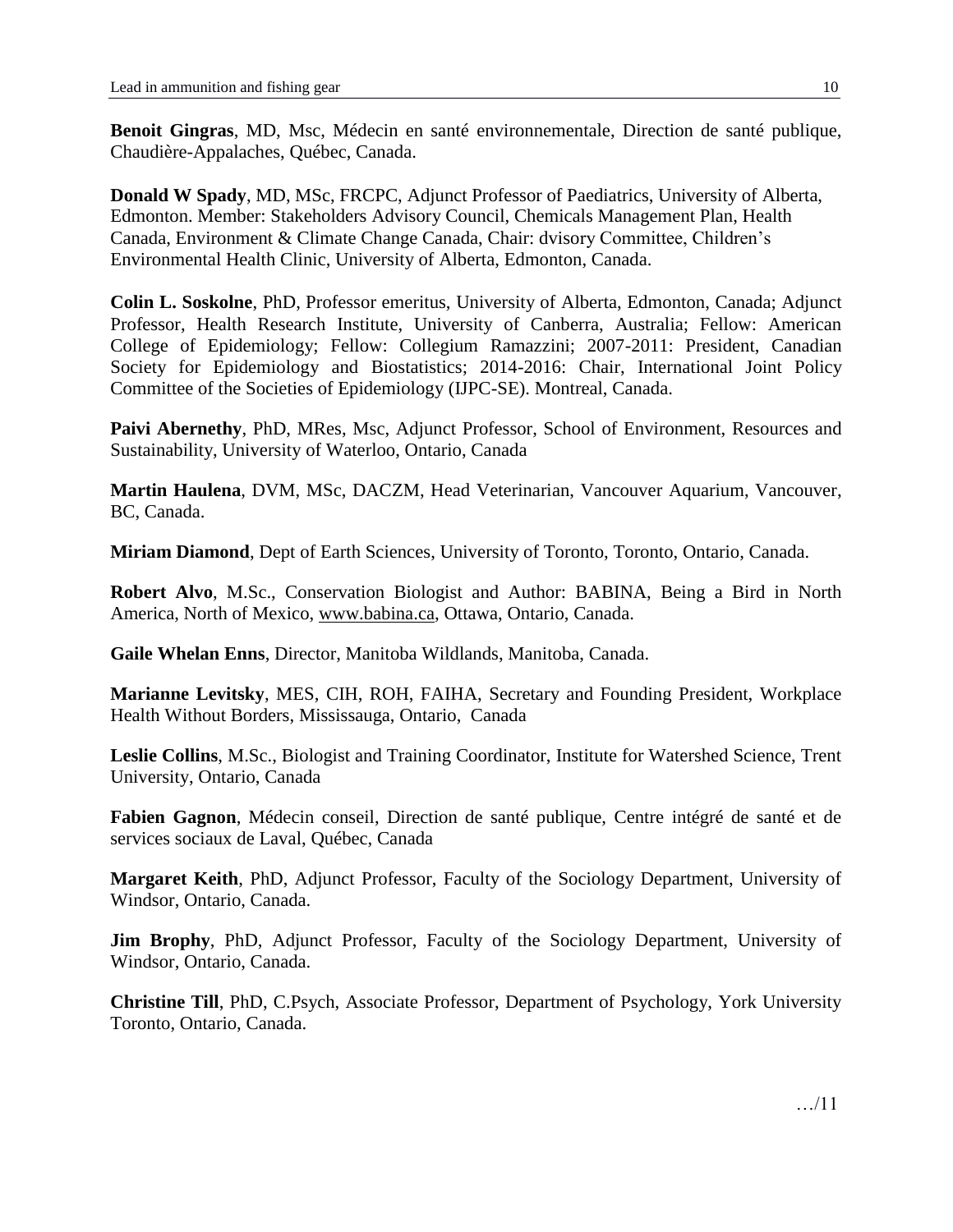Jane E. McArthur, Doctoral Candidate, Department of Sociology, Anthropology and Criminology University of Windsor, Ontario, Canada.

**John R. Calvert**, PhD, Associate Professor, Faculty of Health Sciences, Simon Fraser University, Burnaby, BC, Canada.

**R. Warren Bell**, BA, MDCM, CCFP, FCFP(LM), Past Founding President, CAPE (Canadian Association of Physicians for the Environment); Founding President, WA:TER (Wetland Alliance: The Ecological Response); Rural Preceptor, University of BC, Salmon Arm, BC, Canada.

**Mel Coulson**, P.Eng (life member), Director, Bulkley Valley Naturalists; Director, Bulkley Valley Outdoor Recreation Society and Bulkley Valley Stewardship Coalition, BC, Canada.

**Evi Coulson**, Director, Bulkley Valley Naturalists, BC, Canada.

**Josette Wier**, MD, Hazelton, BC, Canada.

**Ellen Sweeney**, PhD, Research Scientist, Dalhousie University, Halifax, Nova Scotia, Canada.

**Daryl and Dina Hanson**, Members, BC Nature Federation; Community Partner with Rec Sites and Trails BC, in managing the Bulkley River Rec Site, Telkwa, BC, Canada.

**Karen Fediuk**, R.D. M.Sc. Human Nutrition; Senior Researcher, The Firelight Group, Victoria, BC, Canada.

**Amber Peters**, BSc, Biologist; Campaigner, Valhalla Wilderness Society, BC, Canada.

**Kyna Intini**, Registered Veterinary Technician, BSc in Biodiversity, licensed wildlife rehabilitator; Ontario Trumpeter Swan Restoration volunteer, Hamilton, Ontario, Canada.

**David Bowering**, MD, MHSc, retired Chief Medical Health Officer, Northern Health, BC, Canada.

**Philip J. Landrigan**, MD, MSc, FAAP, Dean for Global Health, Professor of Environmental Medicine, Public Health and Pediatrics, Arnhold Institute for Global Health, Icahn School of Medicine at Mount Sinai, USA.

**Rhys E. Green**, PhD, Honorary Professor of Conservation Science & Principal Research Biologist (RSPB), Department of Zoology, University of Cambridge, UK.

**Julia Ponder**, DVM MPH, Executive Director, The Raptor Center, College of Veterinary Medicine, University of Minnesota, USA.

**Donald Smith**, PhD, Professor, Microbiology and Environmental Toxicology Department, University of California, Santa Cruz, CA, USA.

…/12